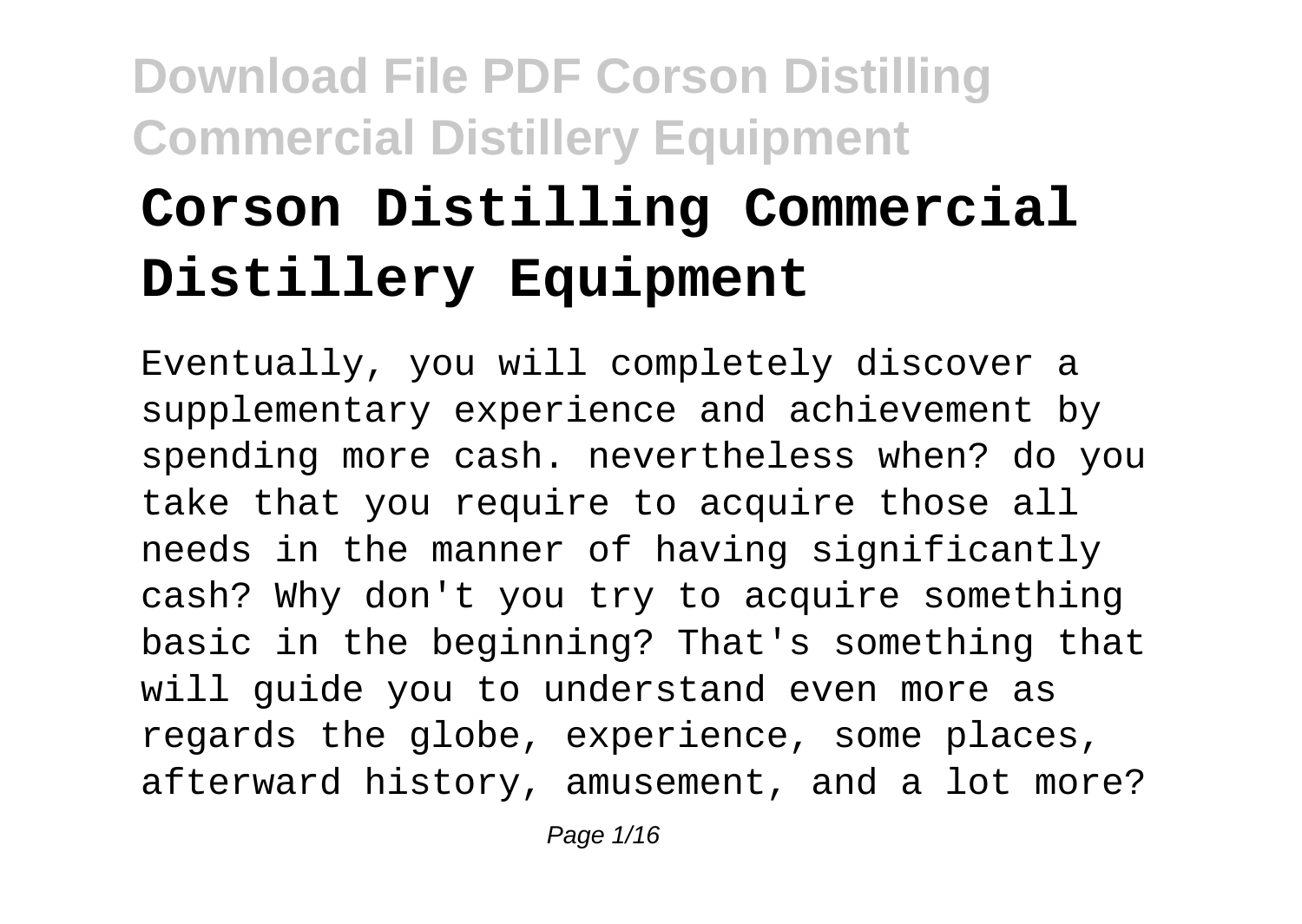It is your totally own mature to do its stuff reviewing habit. among guides you could enjoy now is **corson distilling commercial distillery equipment** below.

Brothers Tory and Josh Corson make high end distilling equipment in Boise, Idaho.3D Distillery Equipment Operation Process **Craft Distillation Equipment - The Hot Rod by Detroit Stillworks** Ian Smiley is DYE's professional technical consultant, presenting a DYE Made Distillery at Le HBS Copper Page 2/16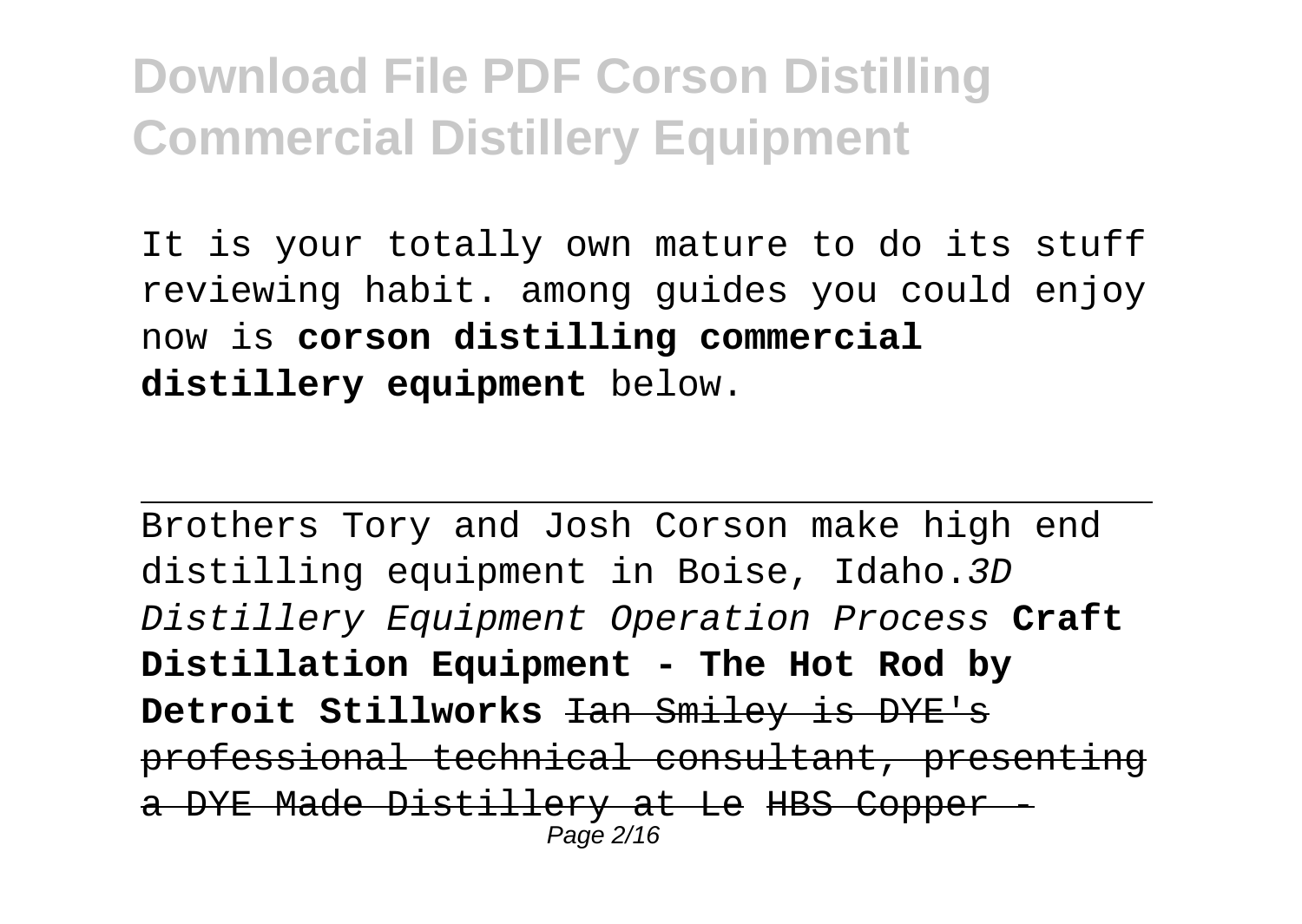Commercial Whiskey Stills for Distilleries

(Twin Spirits Distillery - Minneapolis MN)

How does copper column still/distillery

equipment produce rum?

How to Steam Distill Essential Oils

Adnams Distilling Process

10 Best Distillation Kits 2019

BEGINNERS GUIDE TO HOME DISTILLING The SWISS Distillery Making AWARD WINNING BOURBON **Stainless Steel Distiller** How a Column Still Works...The Art of Distilling Tennessee Hillbilly Shows how to Make Moonshine at Home Review of the Chinese Pot Stills Sold On eBay Tuto Alambic maison Easy Build Moonshine Page 3/16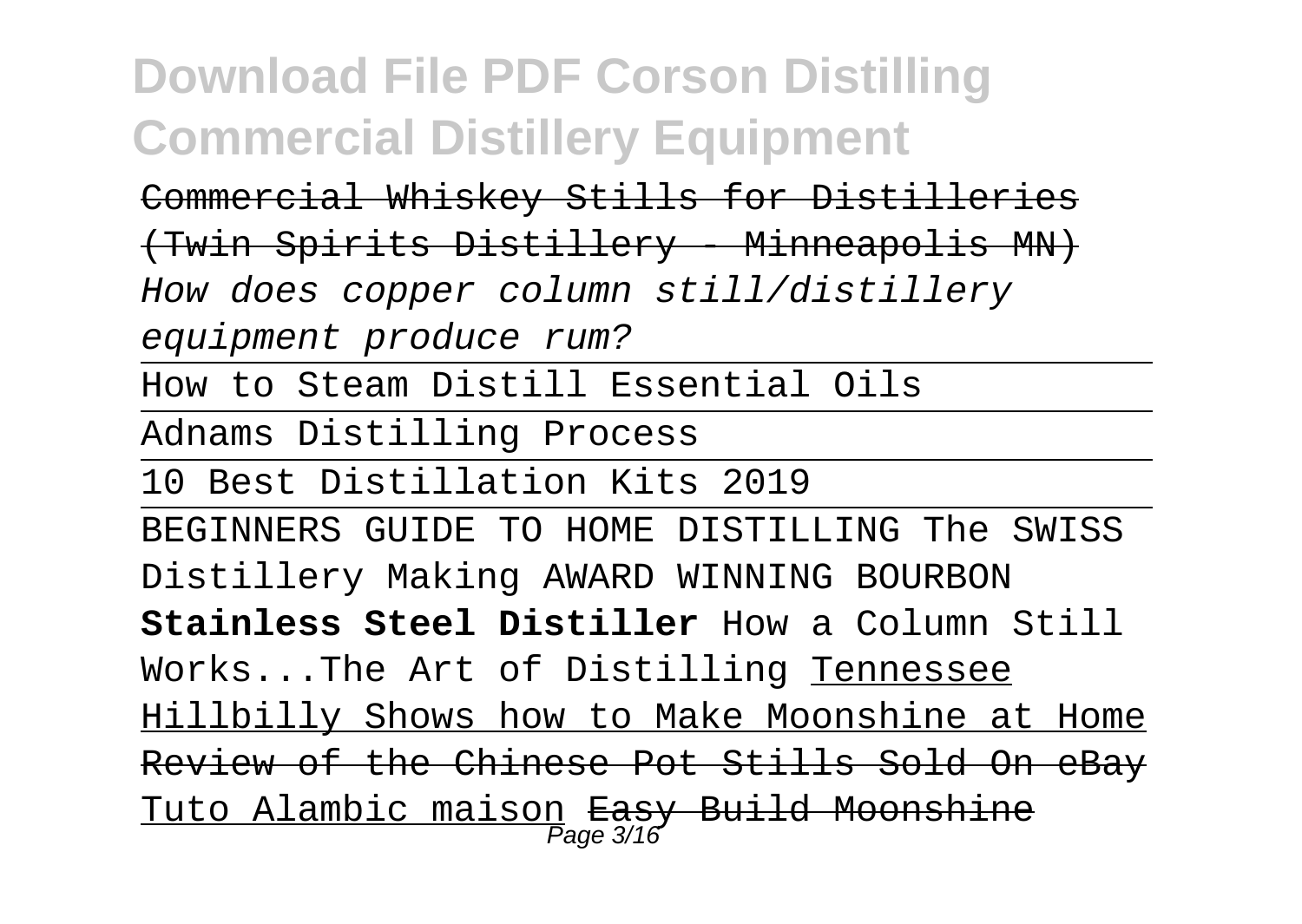Still ptl How to Make a Homemade Distillery Distilling Coriander in a Copper Alembic 20 gallon cone build - Installing a Vapor Cone - Moonshine Still**BUILDING YOUR OWN STILL** New Stills from Mile Hi Distilling **BASIC EQUIPMENT TO START DISTILLING** How Much Capital Do You Need to Get Started with Your Own Craft Distillery? Making Rye Whiskey at New York Distilling Co. iStill - Distilling Equipment for Craft Distillers **Episode 9: The kit is in!** Pot Still vs Column Still: What's The Difference??? Corson Distilling Systems + Hellbent DYE alcohol distilling equipment for vodka, whiskey, rum, etc Corson Distilling Page 4/16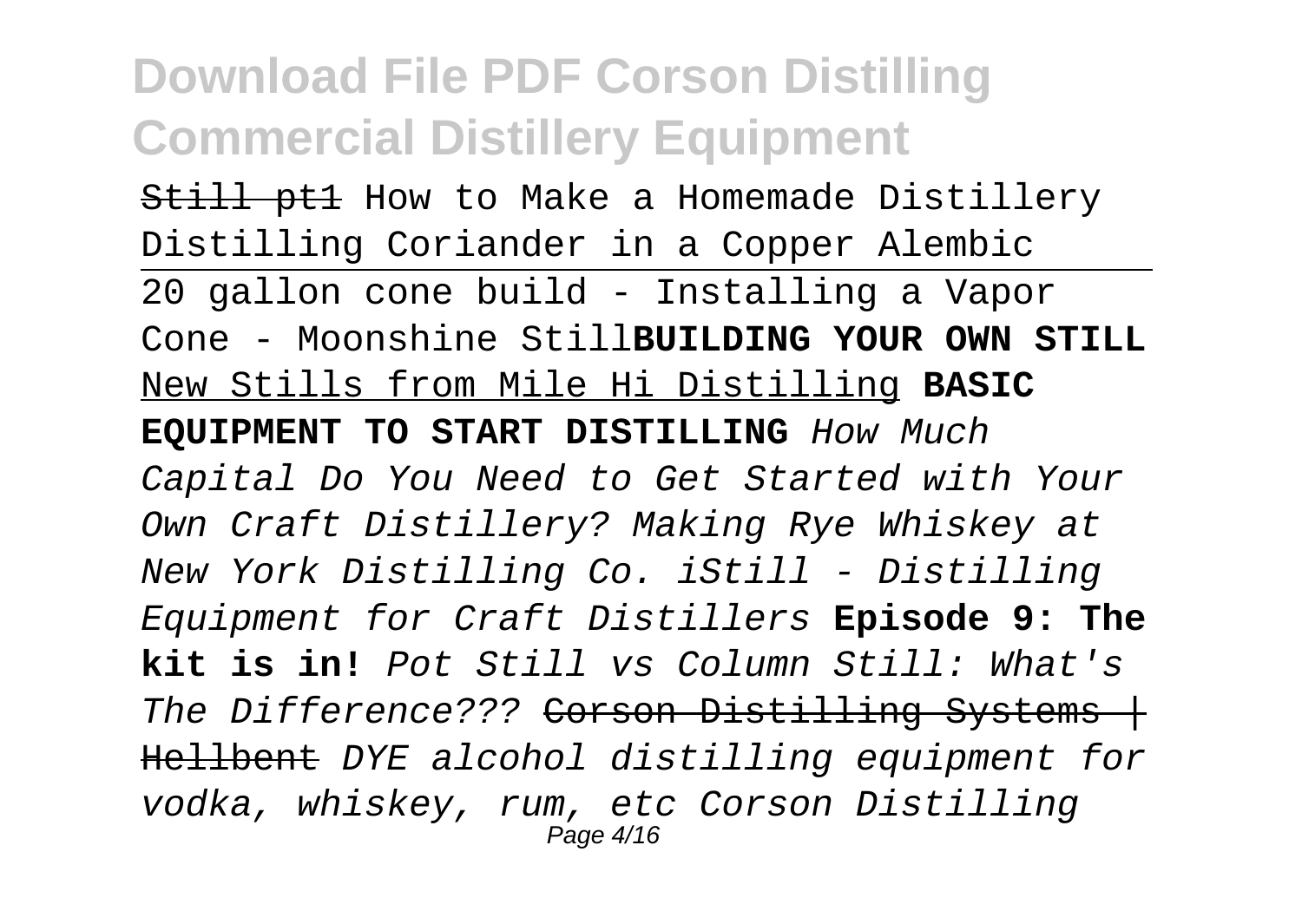Commercial Distillery Equipment Today, Corson Distilling Systems, Inc. is a leading family-run commercial distillery equipment manufacturer located in Boise, Idaho.

Corson Distilling Systems, Inc. | SOLIDWORKS We would like to show you a description here but the site won't allow us.

Corson Distilling Corson Distilling made a splash as a distillery equipment maker a few years ago. But soon, Corson was facing complaints from Page 5/16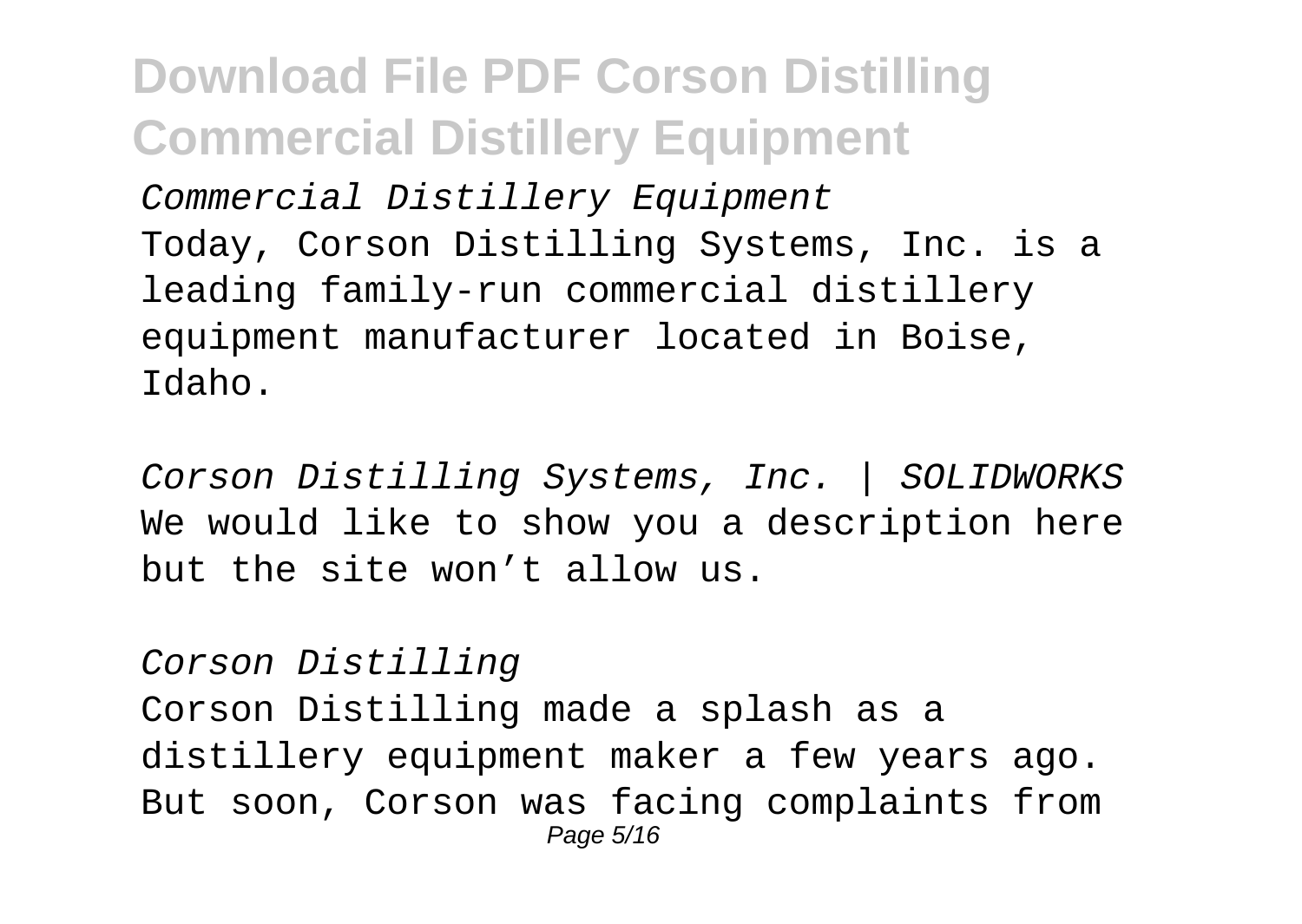customers who said they paid for equipment and never got it. Now, the...

Corson Distilling out of business, equipment sold at  $\ldots$ Today, Corson Distilling Systems, Inc. is a leading family-run commercial distillery equipment manufacturer located in Boise, Idaho.

CORSON DISTILLING SYSTEMS, INC. CORSON DISTILLING SYSTEMS, INC., Experts in Manufacturing and Exporting Distillery Equipment, Stills and 2 more Products. A Page 6/16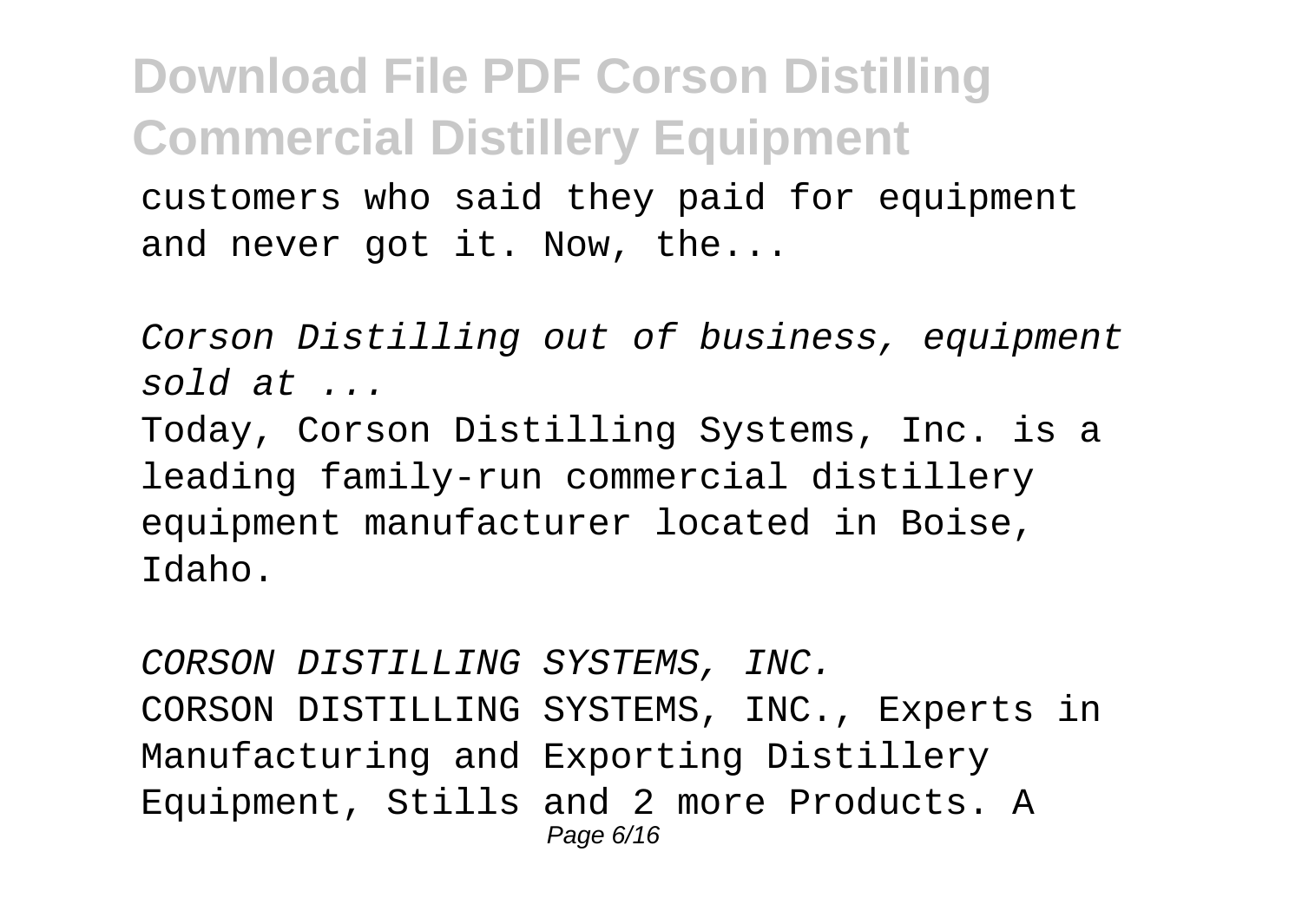Supplier on Alibaba.com.

CORSON DISTILLING SYSTEMS, INC. - Distillery Equipment, Stills He paid Corson about \$140,000 for equipment to make liquor at Glencoe Distillery. Ponder said Corson Distilling "used the power of threat" when he demanded they deliver his equipment. He hired a...

Idaho's Corson Distilling faces lawsuits. Is bankruptcy ... Distilling Equipment Producers of the finest spirits rely on the capabilities and Page 7/16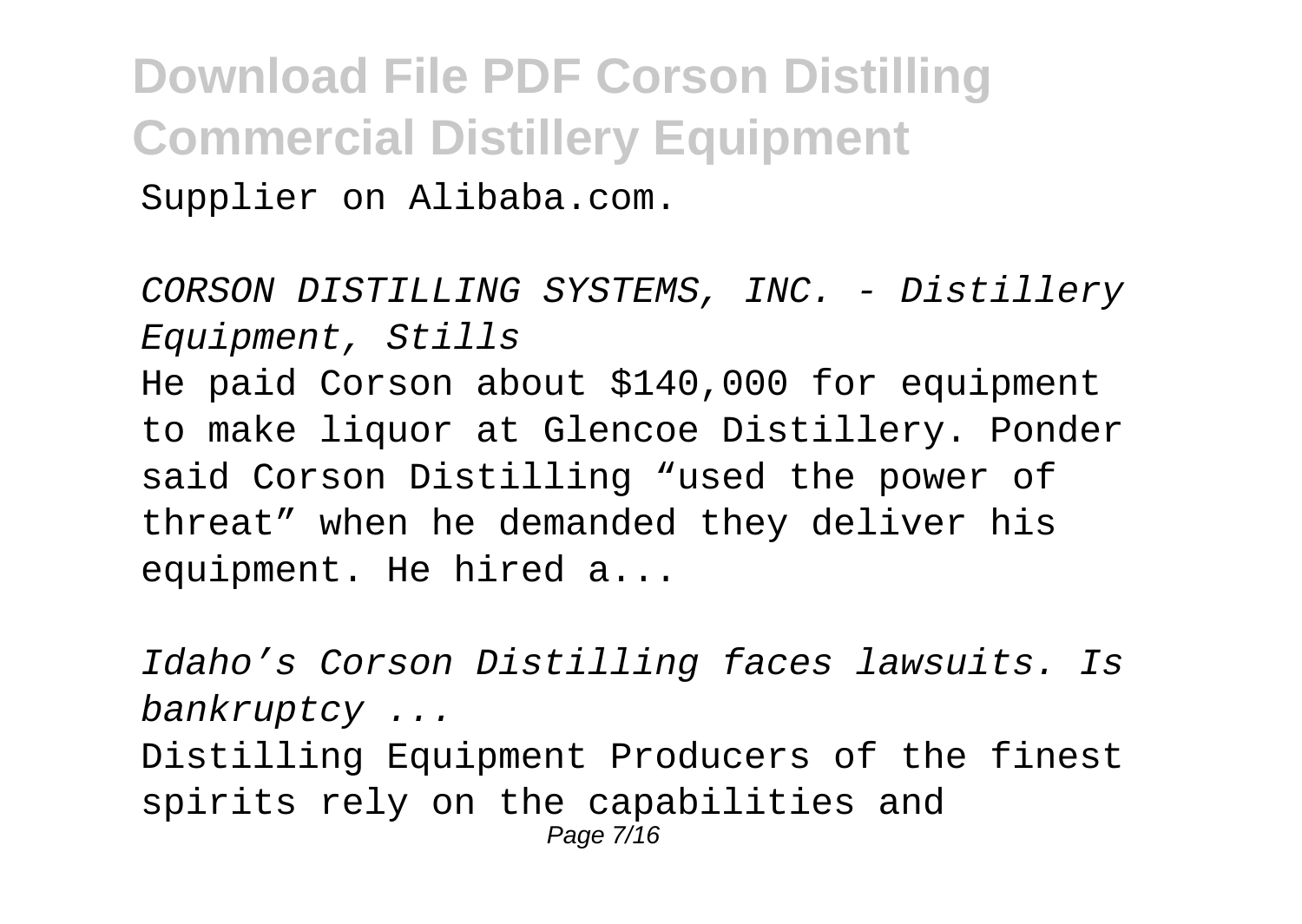effectiveness of the distilling equipment it utilises throughout the process. At Vitikit, we supply whisky (whiskey), rum, cachaca and gin making equipment. From all sizes of still – 50 litres to 1000 litres – we will have an option for you.

Distilling Equipment | Stills Equipment | Vitikit Limited We have everything you need from high quality copper distillers, stainless steel industrial flutes, steam distillation column machines, fittings, pumps and valves to micro distilling equipment for your home. As well Page 8/16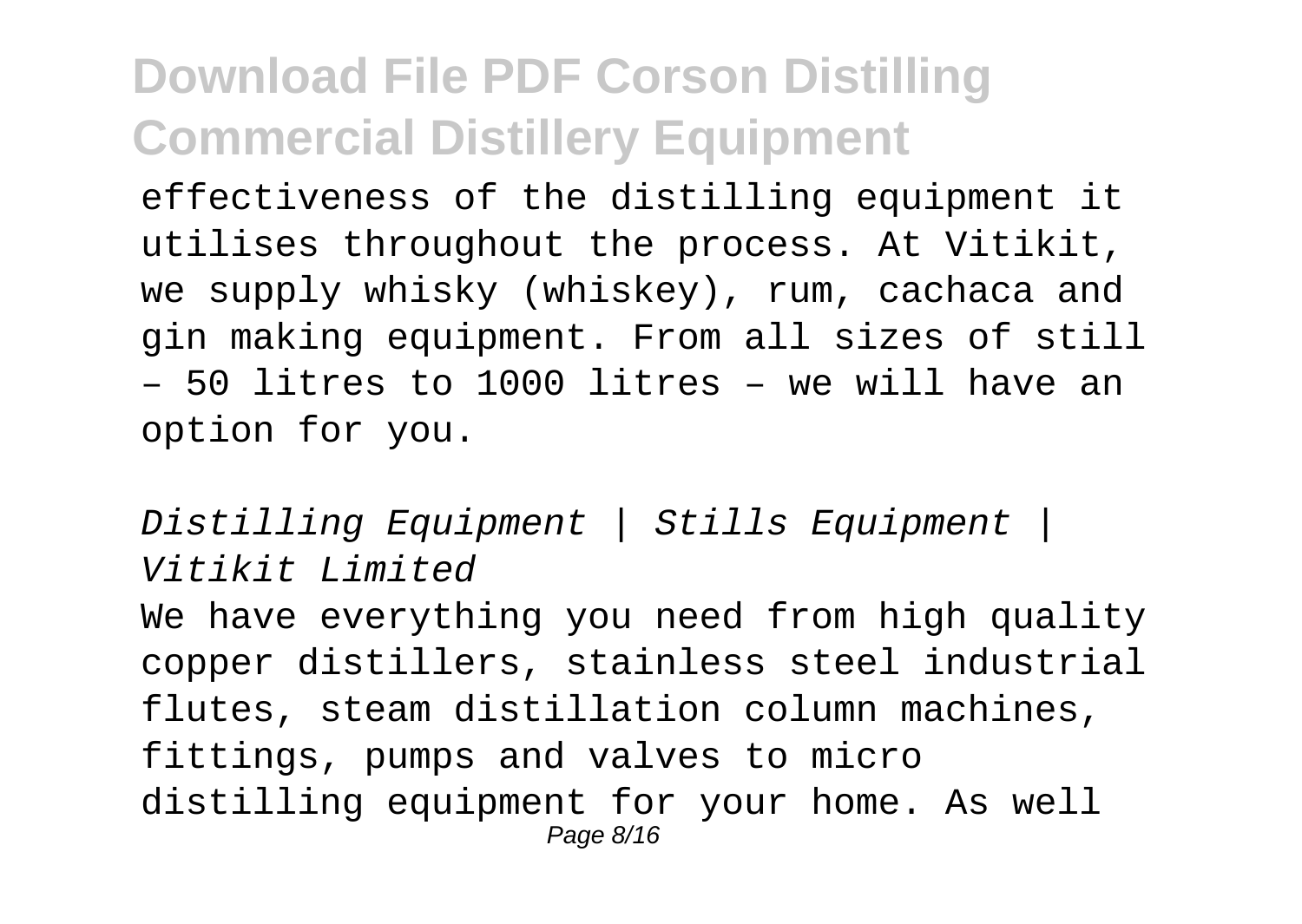as that we have solutions for packaging, capping and inventory management software, to help you optimise your entire process.

High Quality Commercial Distilling Equipment-Australia Stills such as wash still and spirit still are available here! Come and customize your unique stills with high quality at low prices!

Commercial Stills – Hooloo Distillery Supply U.S.A. Made Copper Pot Stills for Commercial Distilling — Commercial Distillery Equipment Page  $9/16$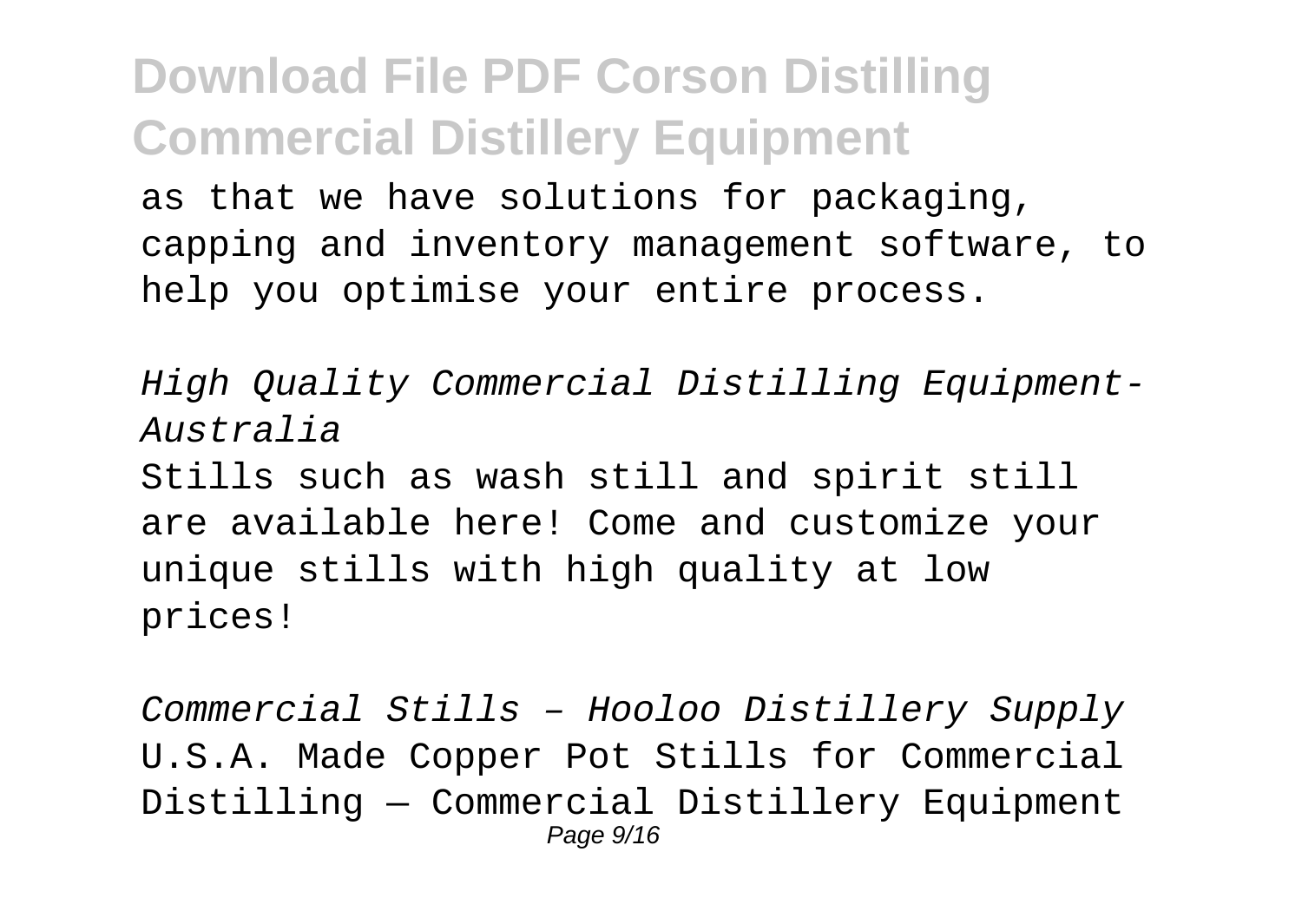| U.S.A. Made | Corson Distilling. July 2020. American made copper alcohol pot stills and column stills for whiskey, rum, gin, brandy, and vodka. Sizes from 100-1000 gallons. 2 year warranty. Saved by Cole. 4. Copper Pot Still Copper Pots Distillery Brewery Distilling Equipment Column Still How To Make ...

300 gallon still distillery equipment | Pot still ...

Commercial Distillery Equipment — Moonshine Stills & Distillery Equipment OLYMPIC MASTER SERIES VODKA /GIN/WHISKEY STILL 16 PLATE, 250 Page 10/16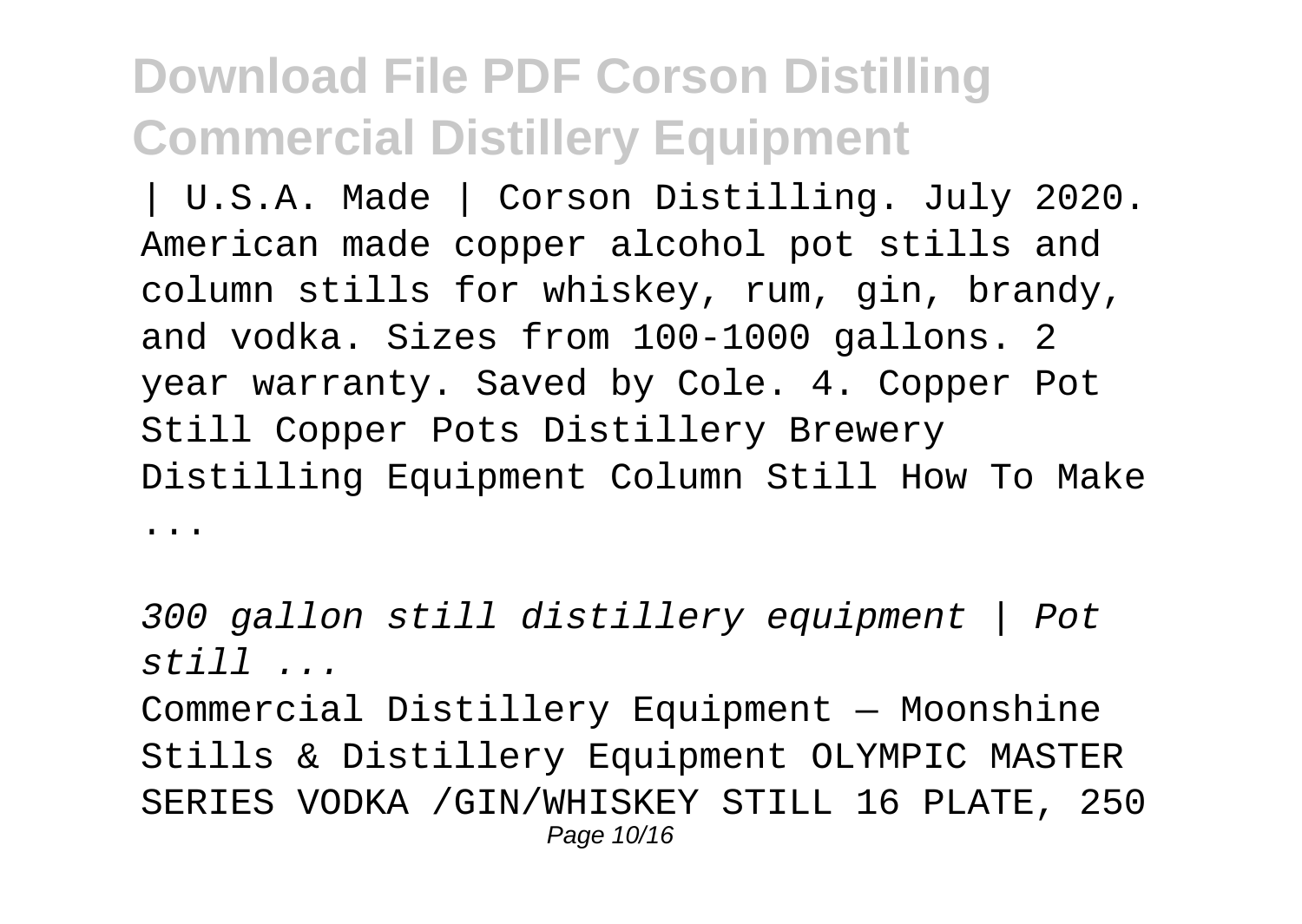GALLON (1000L) 49,950.00 OLYMPIC WHISKEY, BRANDY RUM STILL - 100 gallon (400L)

Commercial Distillery Equipment — Moonshine  $Stijlls$ 

U.S.A. Made Copper Pot Stills for Commercial Distilling — Commercial Distillery Equipment | U.S.A. Made | Corson Distilling. American made copper alcohol pot stills and column stills for whiskey, rum, gin, brandy, and vodka. Sizes from 100-1000 gallons. 2 year warranty. Saved by Mike Riehle. 17. Copper Pot Still Copper Pots Essential Oil Distiller Essential Oils How To Make Gin Whiskey Still Page 11/16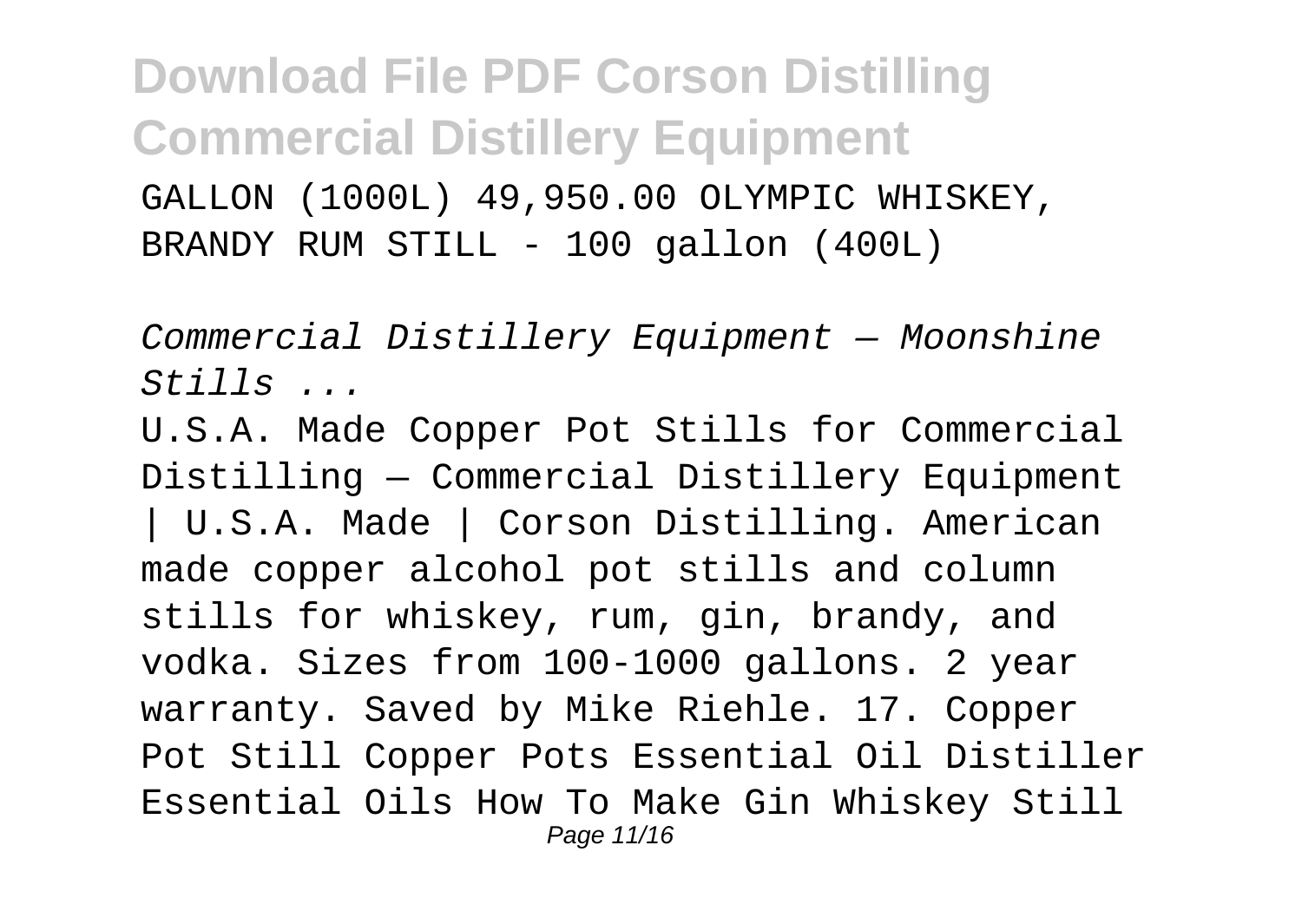...

commercial distillery equipment | Pot still, Distillation ...

Archie Rose Distilling Co.Distilleries & Distillation Liquid Management Reflux Still Column — Moonshine Stills & Distillery Equipment Perfected over the years, this modern, compact distillation unit will put out 2-3 gallons per hour on a stripping run and 1-2 gallons per hour when running for higher proof.

U.S.A. Made Copper Pot Stills for Commercial Page 12/16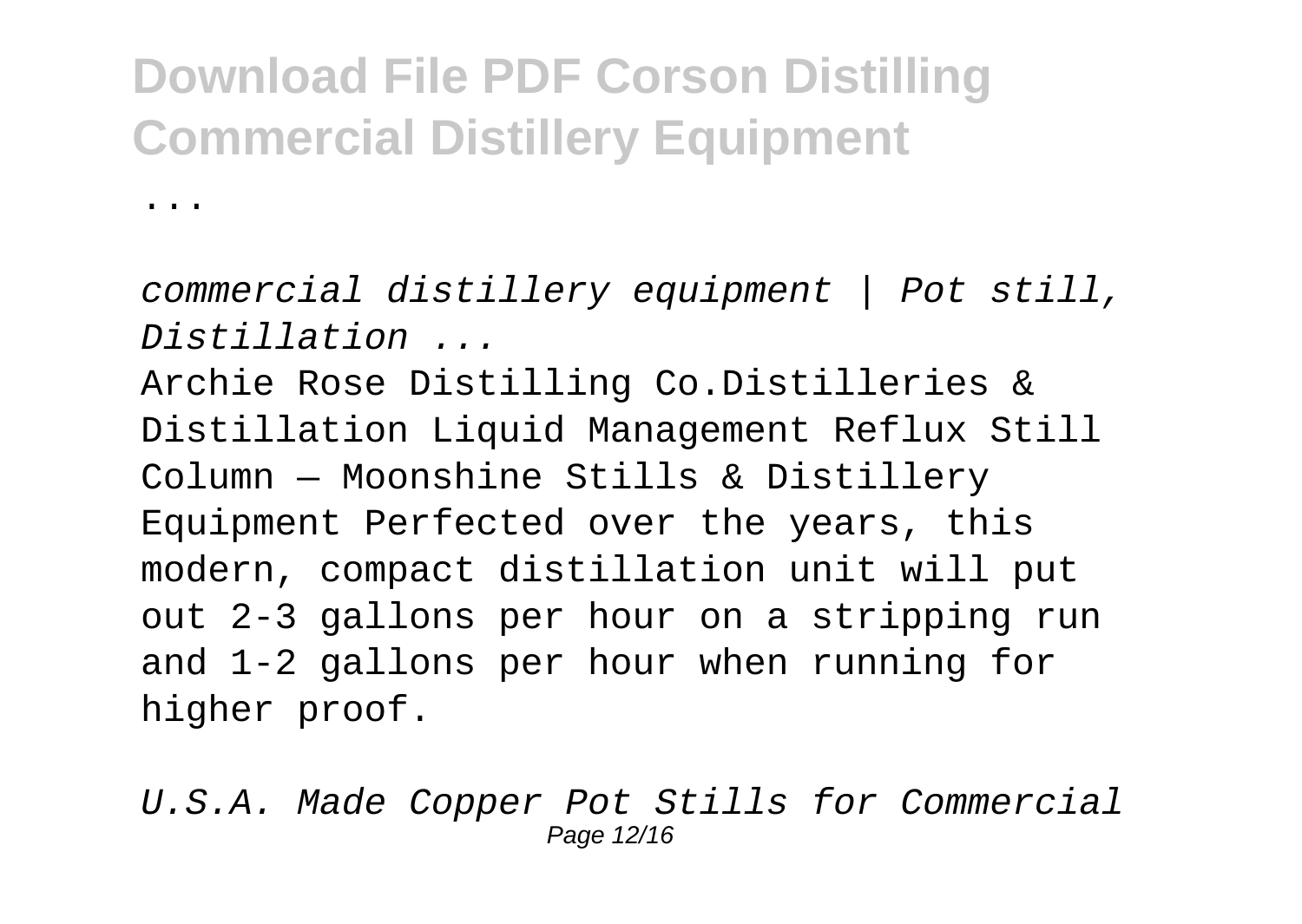**Download File PDF Corson Distilling Commercial Distillery Equipment** Distilling ... 22-11-2016 - Commercial Distillery Equipment | U.S.A. Made | Corson Distilling

Commercial Distillery Equipment | U.S.A. Made | Corson ... Since then, Corson Distilling at 17 N. Phillippi St. in Boise has grown to employ about 50 people and had 55 customers as of Sept. 12. This year, they're on track for \$8 million in sales, more than...

Brothers Tory and Josh Corson make high end distilling equipment in Boise, Idaho. Page 13/16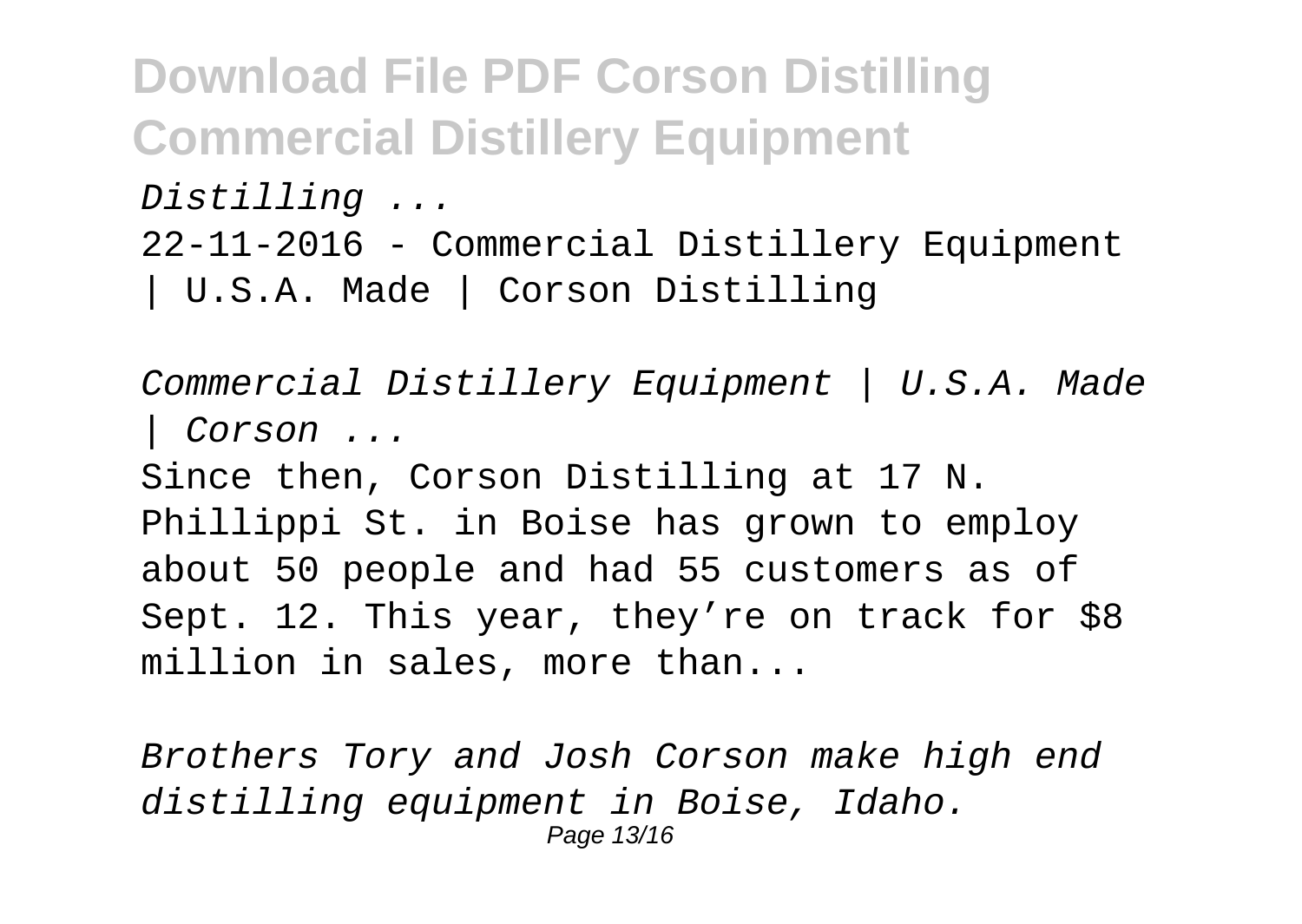Distilling System DEGONG provides distilling equipment and complete distillery systems: everything you need to start your own distillery, including small to large productspecific stills, tanks for mashing, fermenting, and mixing, and equipment for heating and cooling. We can outfit you with a complete system and teach you how to use it.

Vodka distilling equipment|whiskey distilling equipment ... Jul 1, 2017 - American made copper alcohol pot stills and column stills for whiskey, rum, gin, brandy, and vodka. Sizes from Page 14/16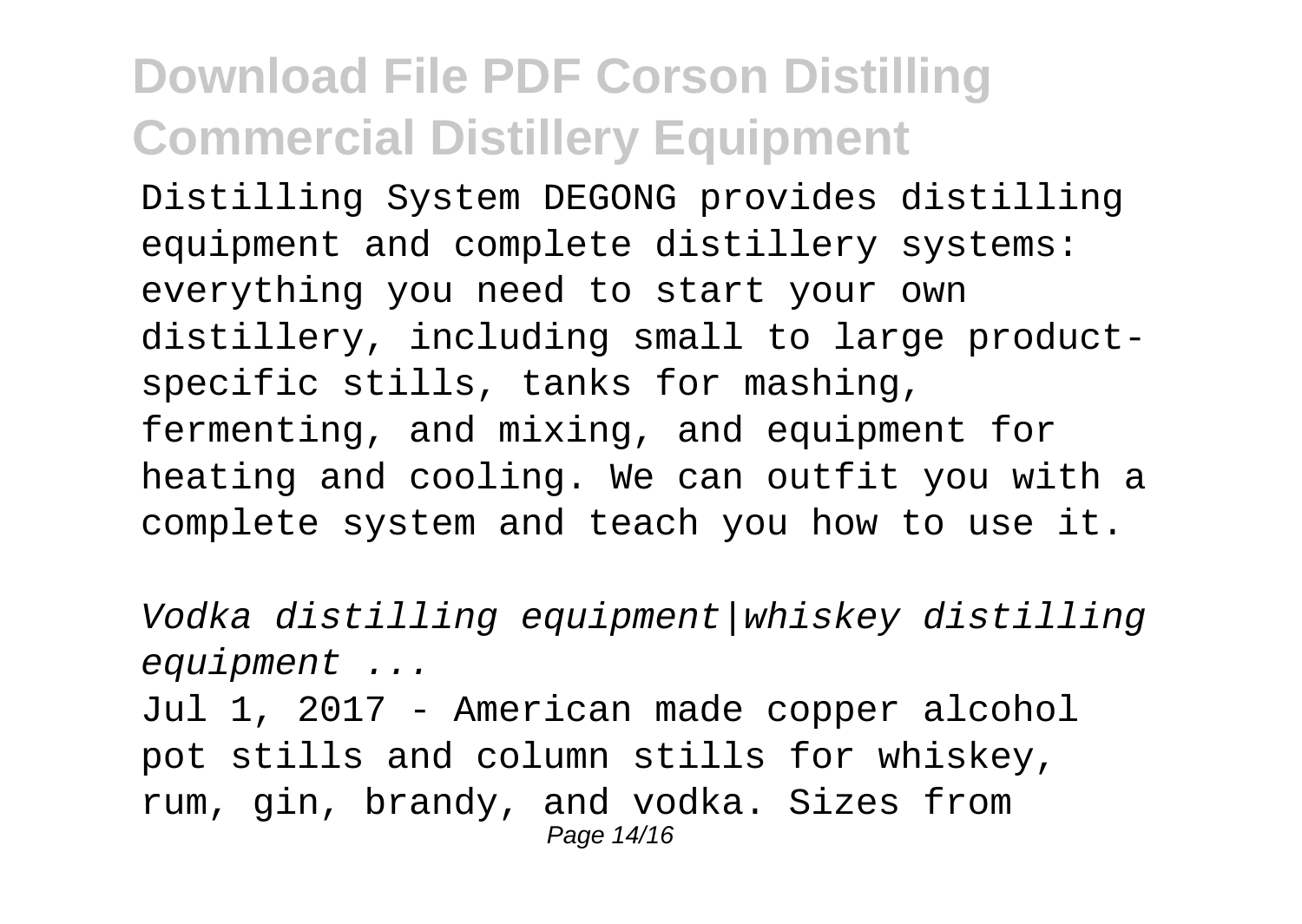100-1000 gallons. 2 year warranty.

commercial distillery equipment | Pot still, Distillation ...

(1) 1 product ratings - Still Spirits Air Still Home Brew Distillery Starter Kit Spirit Alcohol Making

Distillery | eBay Dec 17, 2017 - In the humbling process of putting together a small batch, premium quality distillery. All hand made, never mass produced. See more ideas about Distilling equipment, Distillery, Distillation. Page 15/16